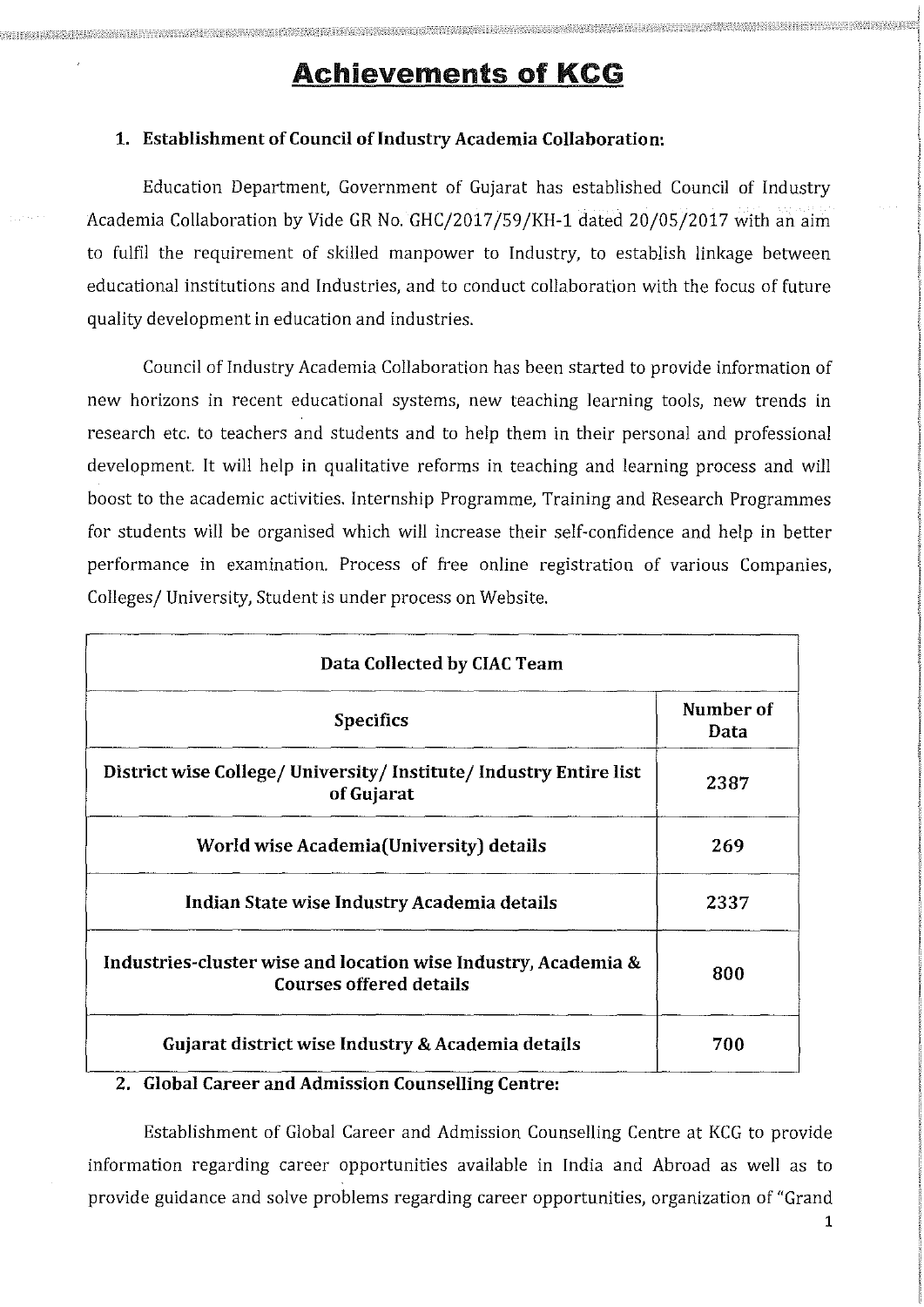Education Fair" every year in which students will get information regarding various courses  $\cdot$ from stalls of Universities, Colleges and other Academic Institutes,

Till date, Grand Education Fair has been organised twice and more than 2 lakh students took benefit of both the programme. In Grand Education Fair-2018 more than 259 schools, 250 colleges, 50 universities have participated.

1061 Students of College have registered on GCACC website for getting knowledge of career and admission guidance, 130 Counsellors have registered on GCACC website out of which 28 have been selected for providing career and admission counselling to students.

## **3. Finishing School Project:**

It is an Employability Enhancement Initiative of the Education Department, Government of Gujarat for imparting training on Skill development for students of Higher and Technical Education to make them Industry-ready.

## **Finishing School Colleges:**

- Year2016-17 : 40 Government colleges (20 Higher & 20 Technical)
- Year 2017-18 : 80 Government colleges ( 40 Higher & 40 Technical)

## **Disbursed Grant To various Finishing School Colleges:**

| • Year $2016-17$ | : Rs. 2 Crores disbursed |  |
|------------------|--------------------------|--|
| • Year $2017-18$ | : Rs. 2 Crores disbursed |  |

In 2016-17, Training was imparted to 2311 students out of these 211 (9.5%) students got Placement.

In 2017-18, Training has been imparted to 3749 Students.

In 2017-18, 31 colleges Completed 100 Hours, 9 Colleges Completed 80 Hours of training 26 colleges completed 50 hours of Finishing School Training.

Total 68 Trainers empanelled for finishing School project

Total 43 English language trainers recently empanelled under finishing school project.

## **4. Interest Subsidy on Education Loan:**

From the year 2017, Department has also launched Interest Subsidy Scheme on Education Loan to provide 100% interest subsidy on education loan till moratorium period ( one year of course and one year more) to students studying in higher education institutes in India or Abroad. Students whose family annual income is less than Rs. 6,00,000/- and who have secured more than 60 percentile in Std. 12 from recognised Board of Gujarat State, and have taken admission in Indian or Foreign Universities is eligible to get interest subsidy on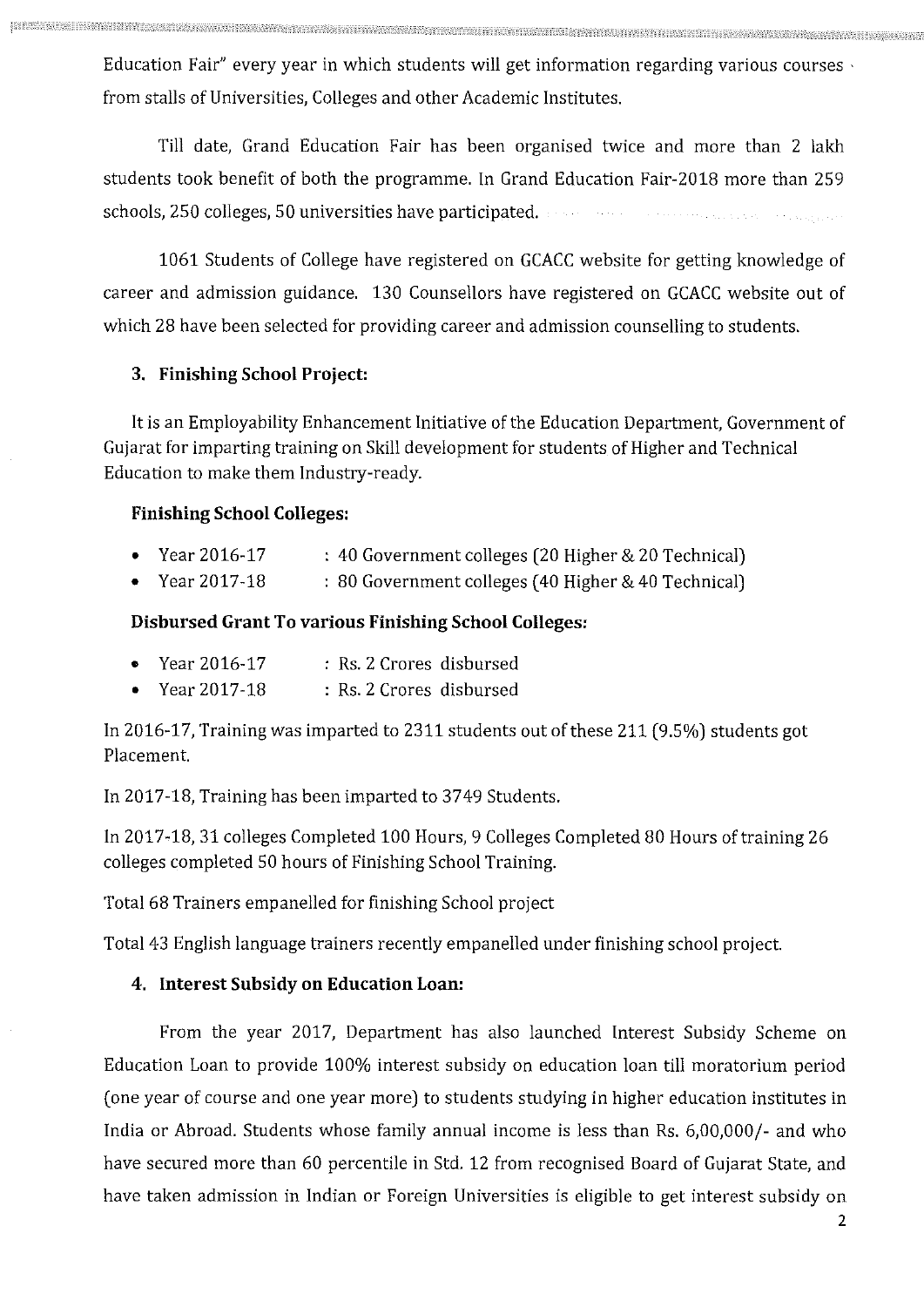· Education loan upto Rs. 10 lakhs till moratorium period ( one year of course and one year more).

As this scheme is implemented from date: 04/07/2017, receiving and approving applications is in process. Till date we have received 138 applications and their loan & interest amount is as per following table.

| Sr. | <b>Total Applications</b> | Total Loan amount of the | Total Interest Amount on |
|-----|---------------------------|--------------------------|--------------------------|
| No. | <b>Received</b>           | <b>Applications</b>      | Loan                     |
|     | 138                       | 9,52,11,576.00           | 77,29,871.00             |

The process of verification and approving is on-going.

#### **5. Mukhyamantri Yuva Swavlamban Yojna**

Government of Gujarat is always encouraging students for higher education. So the financial parameters should not become constraint for their study. For this, Department has launched Mukhyamantri Yuva Swavlamban Yojna which has proved to be a boon for the students with a huge support of Rs. 1,000 Cr. The size and scope of the scheme is expanded to provide range of assistance right from primary school students to students pursuing professional college education. Eligible students will get scholarship as tuition fee assistance, for books and hostel stay. In addition to the benefits of Mukhyamantri Yuva Swavkamban Yojna, the Girl Students who have got admission in MBBS Medical Colleges will get remaining Tuition fee benefits with the total limit of Rs. 6.00 lakhs under Mukhyamantri Kanya Kelavani Nidhi Scheme.

Since 2015 under Mukhyamantri Yuva Swavlamban Yojna Scheme, total Rs. 338.24 Crores have been disbursed to total 91508 students. For the year 2017-18 total Rs. 143.90 Crores Grant was received and after the revised budget the total Grant is Rs 158.30 Crores out of which the total Rs.157.36 Crores have been disbursed to total 42656 students and under Mukhyamantri Kanya Kelavani Nidhi Scheme total Rs. 18.16 Crores have been disbursed to total 769 Girl Students. The year 2017-18 total disbursement will still increase as the last date of application was dt. 16/04/2017 so, the disbursement is yet going on.

#### **6. Rashtriya Uchchatar Shiksha Abhiyan (RUSA) Gujarat**

Rashtriya Uchchatar Shiksha Abhiyan (RUSA) was launched as new Centrally Sponsored Scheme (CSS) on 3rd October, 2013, which aims at providing strategic funding to eligible State Higher Educational Institutions on the basis of State Higher Education Plans, which would describe each state's strategy to address issues of equity, access and excellence in higher education. The central share of the scheme was 65 % and State share was 35% in the year 2014-15, but later on RUSA MHRD changed the proportion and now central share is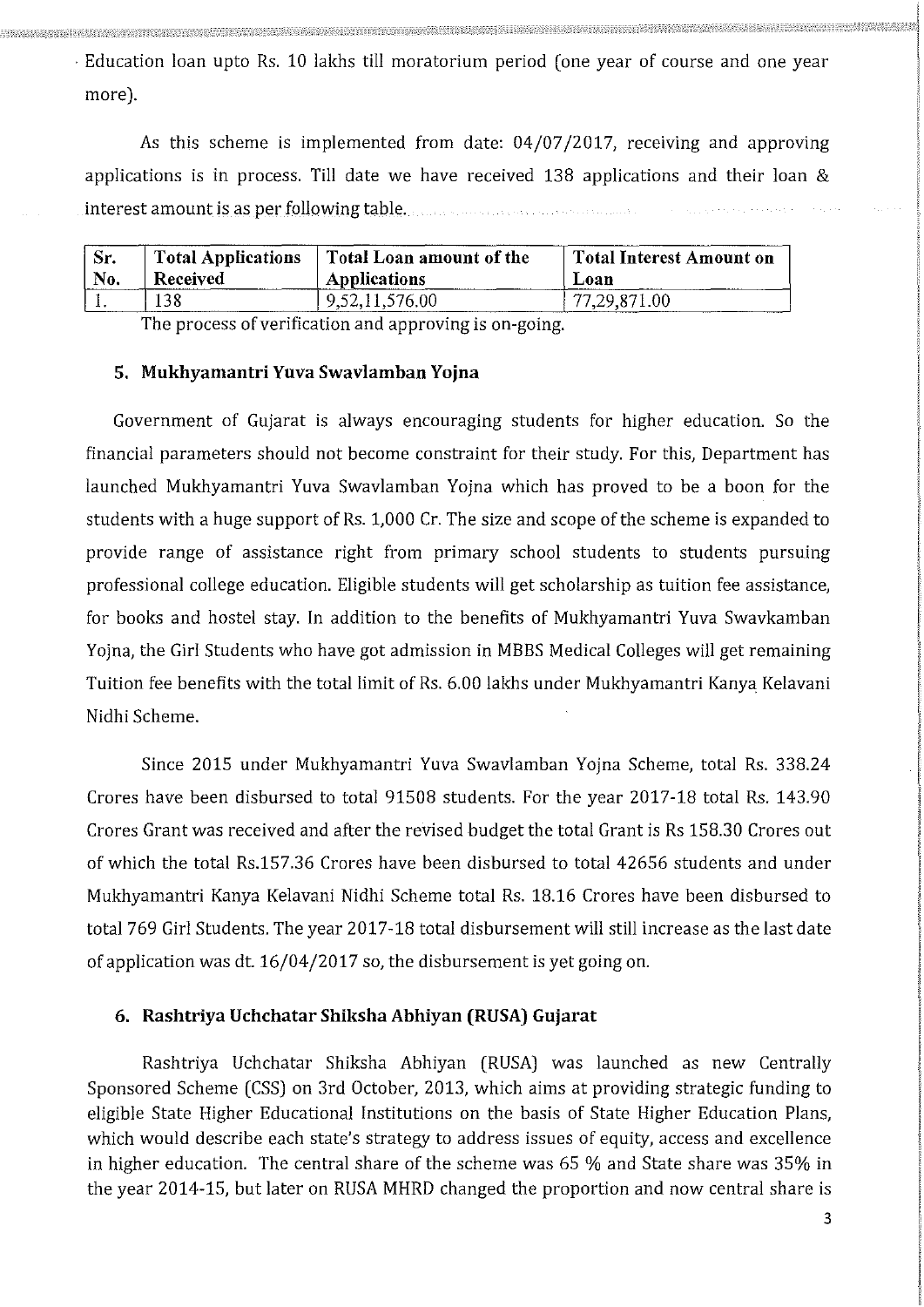60% and state share is 40% since 2015-16. Total Rs. 130.87 crore disbursed for 245 · beneficiary Institutes and 57 % of central share utilized.

| Components<br>No                    | Purpose, sanctioned and utilized amount                                            |
|-------------------------------------|------------------------------------------------------------------------------------|
| and Name                            |                                                                                    |
| Component No :<br>03 Infrastructure | 35% of the total amount of Construction, 35% of the total amount for<br>$\circ$    |
|                                     | Renovation, 30% of the total amount for procurement.                               |
| Grants<br>to                        | Rs. 140 Crore Sanctioned for 07 Universities of the State (Rs. 20 Crore<br>$\circ$ |
| University                          | for each University) and Rs. 77.50 Crore disbursed to 7 Universities               |
|                                     | of the Gujarat State and 66.13% of central share utilized by the                   |
|                                     | seven beneficiary universities.                                                    |
| Component No :                      | 35% of the total amount of Construction, 35% of the total amount for<br>$\circ$    |
| 05 Up-gradation                     | Renovation, 30% of the total amount for procurement.                               |
| of Existing Degree                  | Rs. 12 Crore Sanctioned for 03 Colleges of the State (Rs. 4 Crore for<br>$\circ$   |
| Colleges to Model                   | each College) and Rs. 3.20 Crore disbursed to 3 Colleges of the                    |
| Degree Colleges                     | Gujarat State and 50% of central share utilized by the beneficiary<br>Institutes   |
| Component No :                      | Infrastructure grants can be utilized by the colleges to address<br>$\bullet$      |
| 07 Infrastructure                   | needs<br>critical<br>in institutional infrastructure, especially<br>for            |
| of<br>Grants                        | creating/upgrading laboratories, libraries, hostels, toilets etc                   |
| Colleges                            | 35% of the total amount of Construction, 35% of the total amount for<br>$\circ$    |
|                                     | Renovation, 30% of the total amount for procurement.                               |
|                                     | Rs. 70 Crore sanctioned for 35 Colleges (Rs. 2 Crore for each) and Rs.<br>$\circ$  |
|                                     | 30.18 Crore disbursed to 33 Colleges and 36.31% of central share                   |
|                                     | utilized by the beneficiary Institutes                                             |
| Component No: 9                     | Equal opportunity cells, Remedial classes, language labs, etc., Equity<br>$\circ$  |
| <b>Equity Initiative</b>            | gender<br>sensitization<br>and<br>campaigns,<br>Innovative                         |
|                                     | schemes/programmes to enhance equity and inclusion                                 |
|                                     | Rs. 5 Crore sanctioned for the Gujarat State and Rs. 2.42 Crore<br>$\circ$         |
|                                     | disbursed to 129 Colleges and 87.09% of central share utilized by                  |
|                                     | the beneficiary Institutes                                                         |
| Component 11:                       | Academic Staff Colleges will be given funds to improve infrastructure<br>$\circ$   |
| Faculty                             | and resources for training and capacity-building activities. Extent of             |
| Improvement                         | employment of technology-enabled innovative teaching and learning                  |
|                                     | practices                                                                          |
|                                     | Rs. 10 Crore sanctioned for the Gujarat State and Rs. 5.41 Crore<br>O              |
|                                     | disbursed to 03 Academic Staff Colleges and 93% of central share                   |
|                                     | utilized by the beneficiary Institutes                                             |
| Component 12:                       | To increase the employability skills<br>$\circ$                                    |
| Vocationalization                   | Rs. 15 Crore Sanctioned for Gujarat State<br>O                                     |
| of Higher                           | Rs. 7 Crore disbursed to 68 Higher and Technical Education Colleges<br>$\circ$     |
| Education                           | NSDC Affiliated course and Institute provides training to the students<br>O        |
|                                     |                                                                                    |

 $\hat{\phantom{a}}$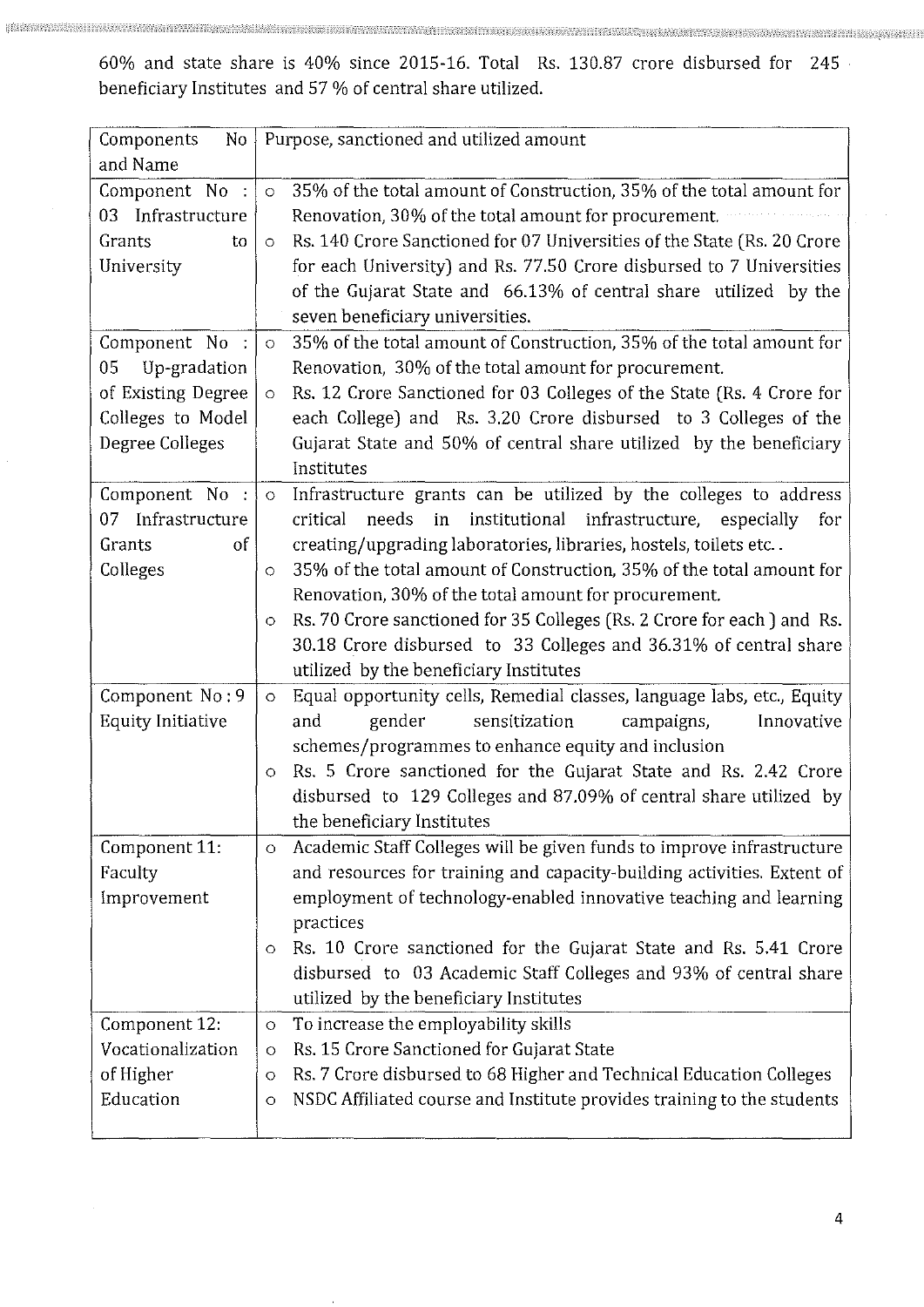## 7. **Other Achievements**

- **Research and Innovation:** To enhance the skill of research methodology, 4 One-Week Short-Term Course in various subjects with 121 participants were organized in the year 2017-18. Total 91 Research proposals have been prepared by the participants with the help of their respective resource persons.
- **KCG E-Journal:** With an intention to provide an opportunity by encouraging talented academicians and scholars by way of open access system through internet and disseminate ideas and knowledge all over the world, KCG E-journal was started in the year of 2011-12 & introduced in six national level disciplines. Total 195 research papers are published after checking the plagiarism in the year of 2017 - 18. Total 1155 Research papers are uploaded on KCG E journal Portal Till Date.
- **Faculty Development Programme:** The Major focus of the FDP is on upgrading the teaching, training and research skills of teachers, especially those teachers who have not get opportunity to acquaint themselves with recent developments in teaching methods. It provides professional development opportunities for faculties. Total 479 faculties, principals, non-teaching staff have attended Faculty Development Programmes organised by KCG during the year 2017-18. KCG invited National- State Level experts in such programmes.
- **SAPTADHARA:** 'Saptadhara' provides a cultural platform to students of higher education, where they feel the bliss of creativity.
	- Activities held in all the colleges under Saptdhara.
	- Under Saptdhara initiative different activities are conducted such as essay competition, writing competition, Elocution competition, Creative activities and workshops etc. The implemented for the overall development of students.
	- Total Rs.1,69,32,197=00 allocated to 462 colleges for this activities in the year 2017-18.
	- These activities include district-wise colleges, number of students and activities of the participants, as shown in the table below.

| Sr No | <b>Act Under Saptdhara</b>    | Total No. of<br><b>Colleges</b> | <b>No of Students</b><br>participate | <b>Activities</b> |
|-------|-------------------------------|---------------------------------|--------------------------------------|-------------------|
|       | Git Sangit Nruty Dhara        | 153                             | 5023                                 | 792               |
| (2)   | Naty Dhara                    | 153                             | 4469                                 | 648               |
| (3)   | Rang Kala Kaushaly<br>Dhara   | 153                             | 4469                                 | 648               |
| (4)   | Sarjnatmk Abhivyakti<br>Dhara | 153                             | 3348                                 | 761               |

## • **Activities in Gujarat State:**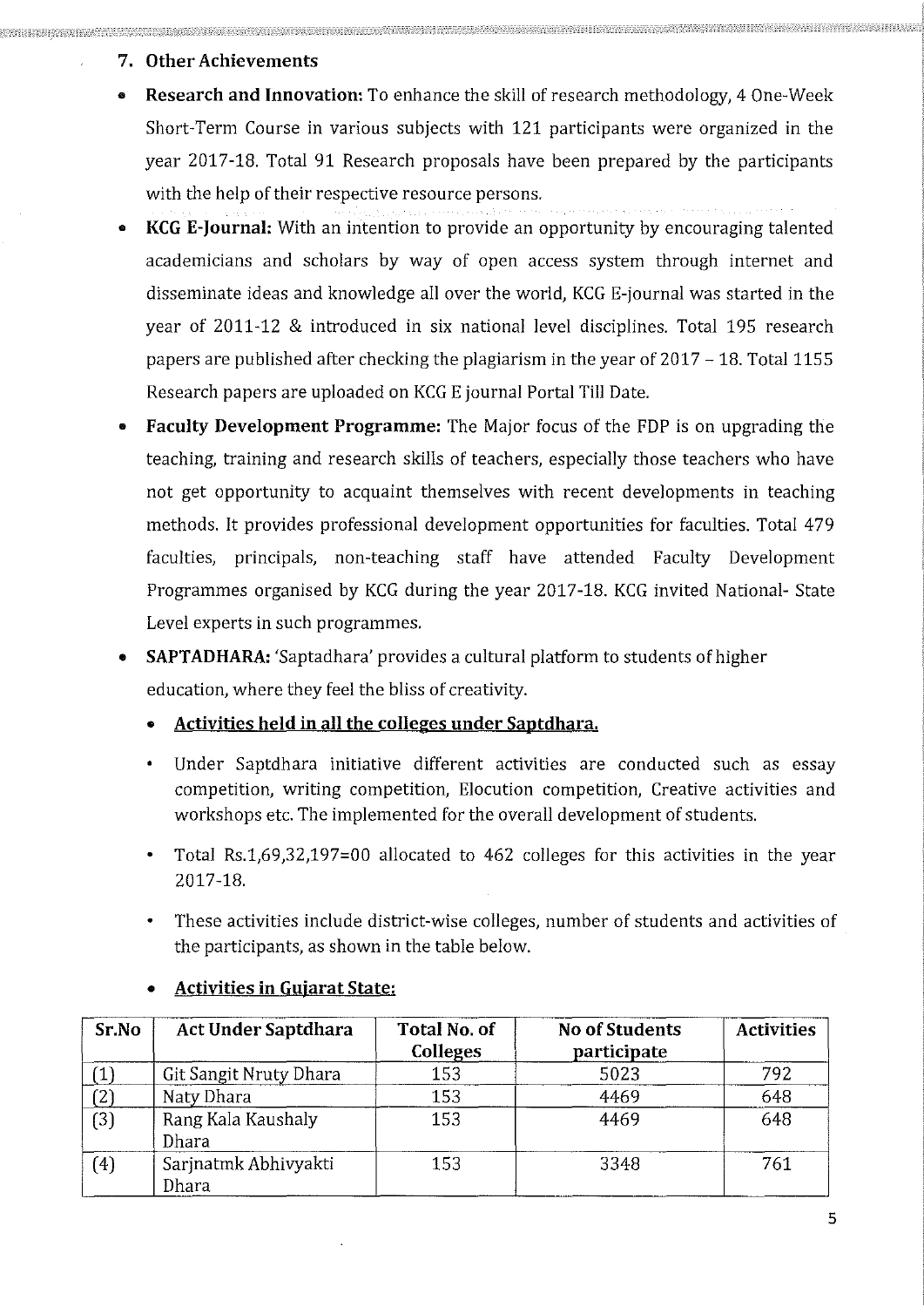|                | Gyan Dhara                   | 153  | -13856 | 1012 |
|----------------|------------------------------|------|--------|------|
| $\overline{6}$ | Khelkud, Vyayam-Yog<br>Dhara | 153  | 15184  | 2308 |
|                | Samudayik -Seva Dhara        | 153  | 17730  | 2862 |
|                | <b>TOTAL</b>                 | 1071 | 64079  | 9031 |

- **UDISHA:** 'UDISHA' is a placement initiative where students directly connect to various employers to improve their employability skills. UDISHA work as a communication pathway between Employer and Job Seekers. For this, college students are trained for soft skill and domain training as per the requirement of Industries. Total Rs.18,91,048=00 allocated to 315 colleges in the year 2017-18 under UDISHA initiative.
	- o **Various Activities done by Colleges under Udisha Placement Cell** 
		- Career counselling
		- **Orientation for GPSC Class I & II**
		- How to crack Competitive Exam of Government Sector
		- Civil Services Orientation Programme
		- Importance of Skills in Professional Courses
		- Soft Skill Development
		- Campus Placement

## **Udisha Placement Details**

| No. | Details                                                  | Total |
|-----|----------------------------------------------------------|-------|
|     | 33176<br>No. of Students Participated in Udisha Training |       |
| 2   | No. of Companies Participated in Campus Placement        | 908   |
| 3   | No. of Students Participated in Campus Placement         | 20776 |
| 4   | No.of Students Selected in Campus Placement              | 2758  |

• **Sandhan**, an initiative started with an aim of providing a very creative base for Faculty and Students for imparting education in Higher Education. Lectures through BISAG channel are being telecasted in colleges of Gujarat. It is creating a platform which provides an excellent opportunity for the use of the Audio-Visual medium for the telecast of lectures in a very innovative and interesting manner. More than 1100 beneficiary colleges have been connected through SANDHAN. During year 2017-18, a total of 8760 lectures have been broadcasted.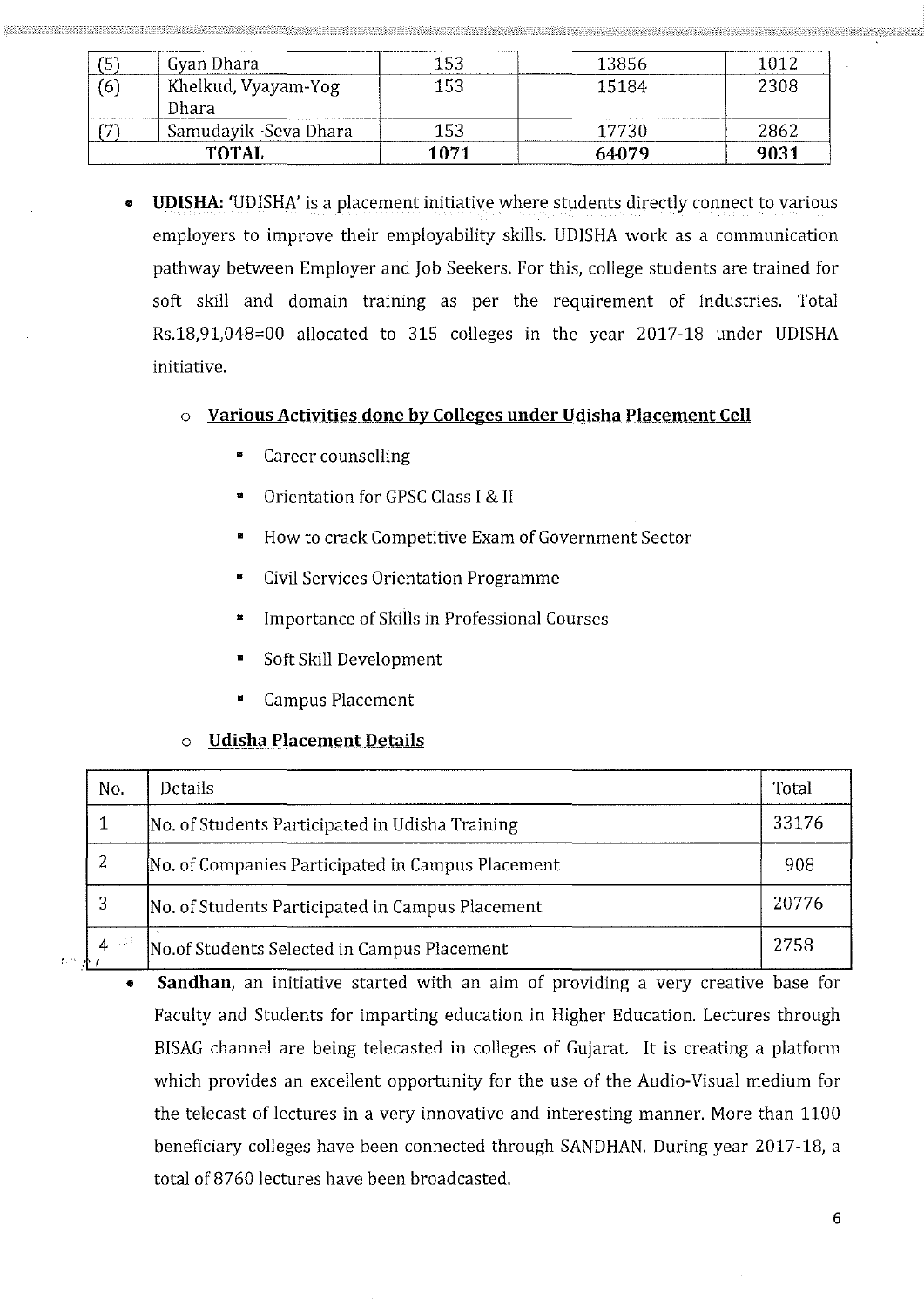- **Academic and Administrative Audit:** The objective of *AAA* is to facilitate awareness among the colleges about the processes and systems that can ensure quality enhancement and realization of goals set in higher education. It is a systematic effort at community driven, concurrent, continuous, internal evaluation and mentoring of the Institutions of the State at a periodicity of two year. It works in close synchronization with NAAC and has identified Key Performance Indicators.(KPI). It will assess each Higher Education Institutions as per the criteria laid down by NAAC from time to time. NAAC has updated its all over Procedure and Accreditation system in July, 2017 due to that in NAAC as well as in *AAA* Accreditation Pattern has been changed and New Colleges are not assessed as per new norms. The new process is undergoing.
	- ./' Total 6 colleges have been accredited by *AAA* till April 2018 .
	- $\checkmark$  One college is having A+ grade, 2 colleges are having A grade, one college is having B+ grade and 2 colleges are having B grade.
	- $\checkmark$  One out of all six colleges is Government College and it has accredited with A grade.

## All India Survey on Higher Education (AISHE)

- $\circ$  Gujarat is the first state to upload DCF forms 100% on AISHE portal for the year 2017-18.
- $\circ$  Gujarat is continuously providing guidance to other states also. (Jammu Kashmir, Jharkhand, Orissa)
- o Gujarat is the only state to provide information about universities and colleges on one portal by geographical mapping.(GEMHE portal).
- o At present we are providing Higher Education Data to CM Office for CM Dashboard.
- o Registered/Uploaded DCF on AISHE portal:
	- Number of Universities 65
	- Number of Colleges-2317
	-

Number of Standalone Institutes- 306<br> **Example 19 A 30** W -14 A 8

Pr~; A. U. Patel, 1**'\-4-\ '6**  Advisor, KCG, Former Vice Chancellor, Gujarat University